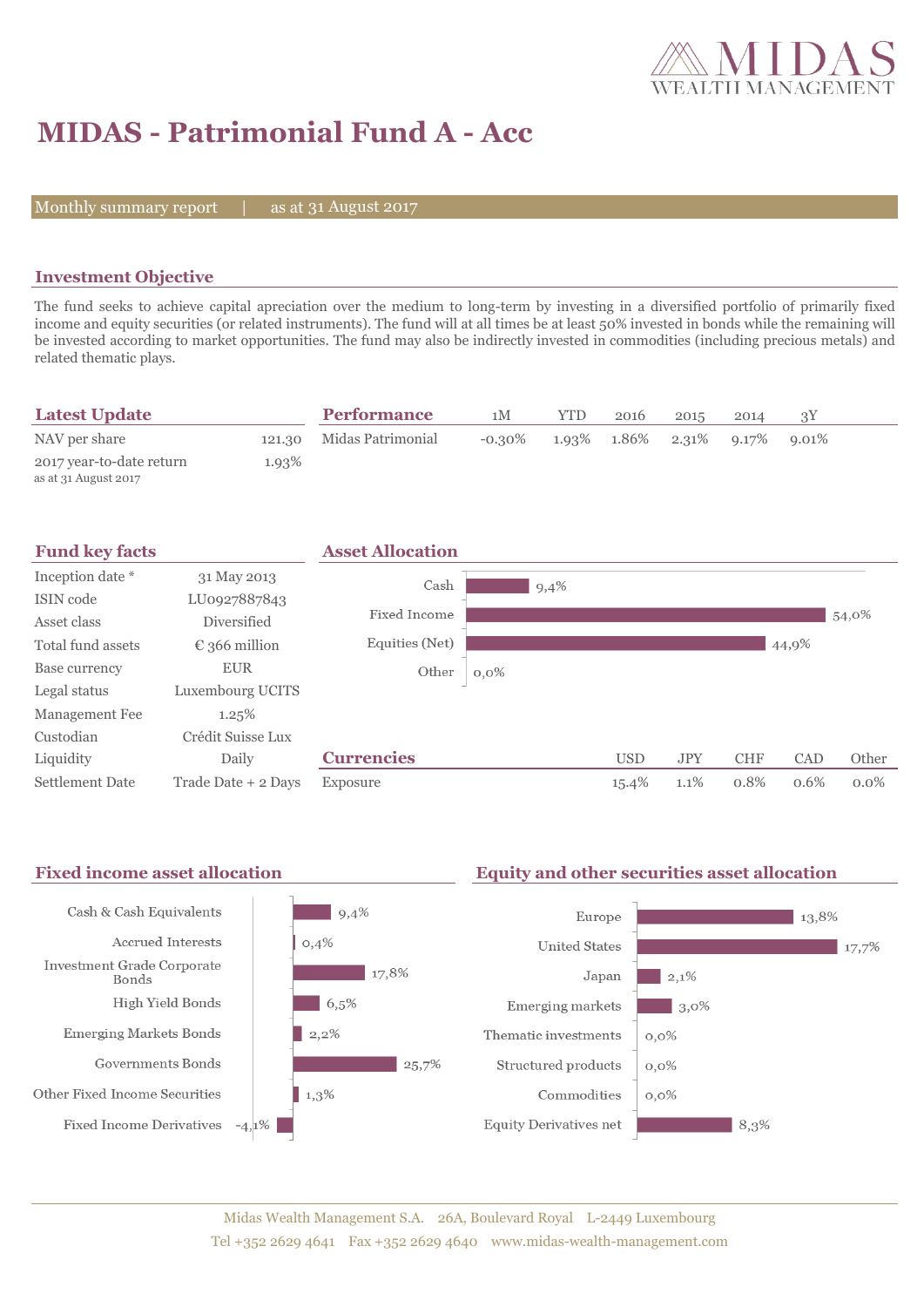

# **MIDAS - Patrimonial Fund A - Acc**

Monthly summary report | as at 31 August 2017

| Top 10 fixed income holdings            | <b>YTM</b> | Rating     | Weight  | <b>Fixed income rating breakdown</b> |
|-----------------------------------------|------------|------------|---------|--------------------------------------|
| PORTUGUESE OT'S : PGB 4 3/4 06/14/19    | $0.0\%$    | BBB-       | $5.9\%$ |                                      |
| SPANISH GOV'T: SPGB 0 3/4 07/30/21      | $0.0\%$    | $BBB+$     | 5.6%    | 10.6%<br>AAA                         |
| DEUTSCHLAND REP : DBR 0 1/2 08/15/27    | $0.4\%$    | AAA        | 5.6%    | AA<br>5,9%                           |
| BTPS: BTPS 0.35 11/01/21                | $0.5\%$    | <b>BBB</b> | $3.5\%$ | А<br>$0.0\%$                         |
| FRANCE O.A.T.: FRTR 0 1/2 05/25/25      | $0.3\%$    | AA         | $3.1\%$ | <b>BBB</b><br>49,4%                  |
| CELLNEX TELECOM : CLNXSM 27/8 04/18     | 2.1%       | $BB+$      | 1.7%    | <b>BB</b><br>10.8%                   |
| GAZPROMBANK: GPBRU 3.984 10/30/18       | 1.1%       | $BB+$      | 1.7%    | B<br>$9,0\%$                         |
| BOLLORE SA: BOLFP 2 01/25/22            | 1.4%       | <b>NR</b>  | 1.7%    | CCC<br>1,9%                          |
| ICCREA BANCA SPA : ICCREA 1 1/2 02/21/2 | 0.8%       | <b>BB</b>  | $1.7\%$ | <b>NR</b><br>12,4%                   |
| PRYSMIAN SPA : PRYIM 2 1/2 04/11/22     | 1.2%       | <b>NR</b>  | $1.4\%$ |                                      |

| Top 10 equity holdings           | Sector                        | Weight | <b>Equity sector breakdown</b>        |          |
|----------------------------------|-------------------------------|--------|---------------------------------------|----------|
| <b>CHECK POINT SOFTWARE TECH</b> | <b>Information Technology</b> | 0.7%   | Consumer Discretionary                | 10,4%    |
| CITIGROUP INC                    | Financials                    | 0.7%   | Consumer Staples                      | $9,1\%$  |
| <b>BANK OF AMERICA CORP</b>      | Financials                    | 0.7%   | Energy                                | 7,2%     |
| <b>JOHNSON &amp; JOHNSON</b>     | <b>Health Care</b>            | 0.7%   | Financials                            | 17,0%    |
| ING GROEP NV-CVA                 | Financials                    | 0.7%   | Health Care                           | 14,0%    |
| <b>RAYTHEON COMPANY</b>          | Industrials                   |        | Information Technology                | 19,8%    |
|                                  |                               | 0.7%   | Industrials                           | 11,9%    |
| <b>JPMORGAN CHASE &amp; CO</b>   | Financials                    | 0.6%   | Materials                             | $15,9\%$ |
| ALPHABET INC-CLA                 | <b>Information Technology</b> | 0.6%   | Telecommunication $\blacksquare$ 1,9% |          |
| <b>CREDIT AGRICOLE SA</b>        | Financials                    | 0.6%   | Utilities<br>1,1%                     |          |
| PROCTER & GAMBLE                 | <b>Consumer Staples</b>       | 0.6%   | Real Estate<br>$\blacksquare$ 1,7%    |          |

# **Top 5 funds and other holdings**

| Nordea Stable Emerging Markets Equity | 2.6%    |
|---------------------------------------|---------|
| Amundi ETF TOPIX EUR Hedged           | $2.1\%$ |
| MM Convertible Europe                 | $1.3\%$ |